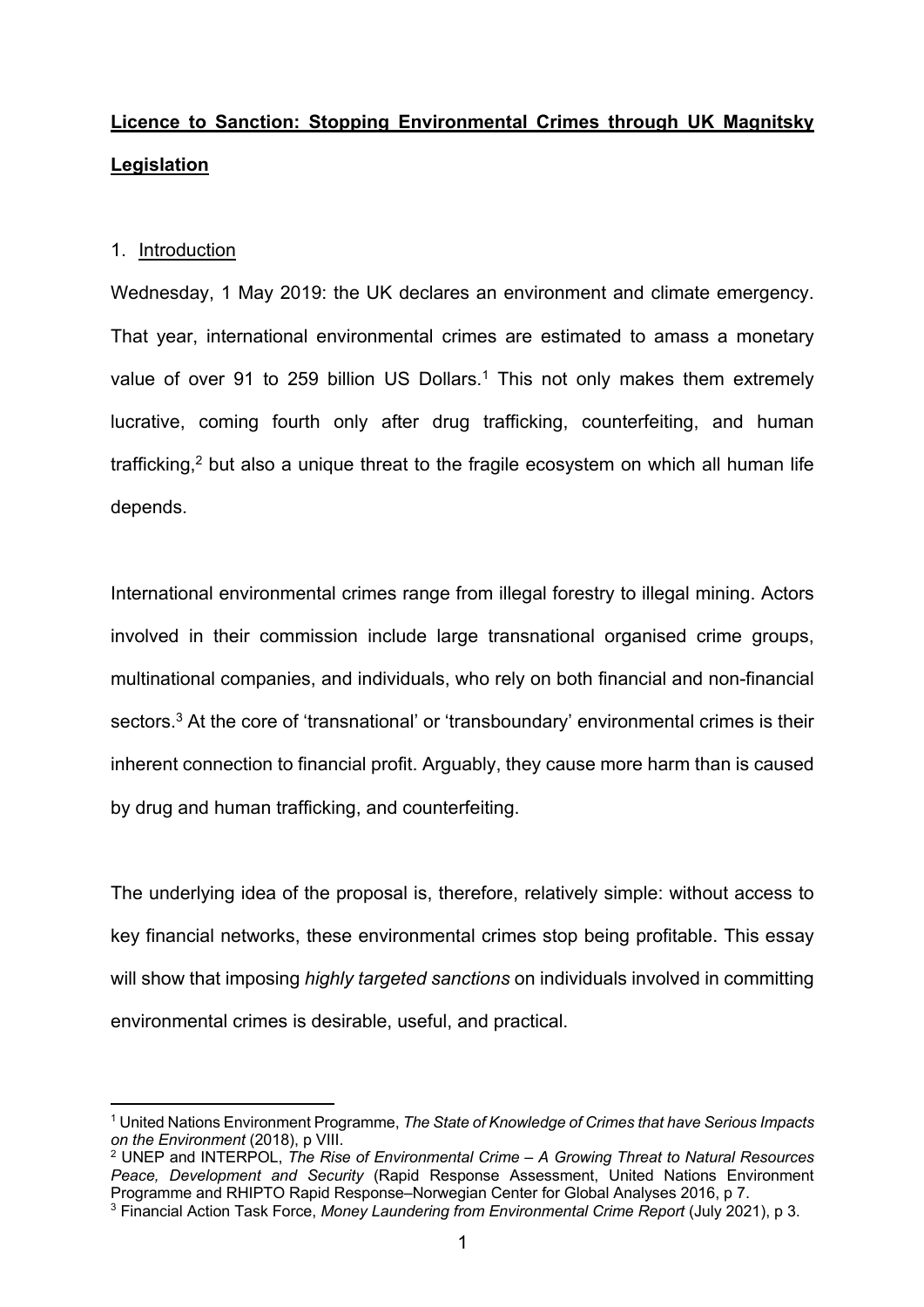By making the disruption and deterrence of environmental crimes a discretionary purpose in s1(1) of the *Sanctions and Anti-Money Laundering Act 2018*, entities suspected of committing transboundary environmental crimes could be designated for sanctions. This would be a fast response to the climate emergency by hindering the commission of transboundary environmental crimes both ongoing and prospective.

# 2. UK sanctions regime and the nature of transboundary environmental crimes *(a) Sanctions*

The UK sanctions regime post-Brexit is made up by various instruments, some of which are of a general nature<sup>4</sup> or relate to a particular country or breach.<sup>5</sup> Of relevance is the *Sanctions and Anti-Money Laundering Act 2018*, which provides for the establishment of a wide range of sanctions by secondary legislation (financial, trade, immigration, and shipping sanctions). Notably, sanction regulations pursuant to it are targeted at individuals—not nation states—who are involved in grave human rights violations around the world.

These types of sanctions were first put in place after the death of Sergei Magnitsky in a Moscow prison. Magnitsky discovered the involvement of Russian Treasury officials in the theft of taxes paid by American investment fund firm Hermitage Capital Management, based in Moscow. When Bill Browder, Magnitsky's friend and founder of Hermitage Capital, realised that those responsible for Magnitsky's death were

<sup>4</sup> Sanctions and Anti-Money Laundering Act 2018, Sanctions and Anti-Money Laundering Act 2018 (Commencement No. 1) Regulations 2018, Sanctions Review Procedure (EU Exit) Regulations 2018, SI 2018/1269, Sanctions (Amendment) (EU Exit) Regulations 2019, Civil Procedure (Amendment) (EU Exit) Rules 2019, Sanctions (Amendment) (EU Exit) (No 2) Regulations 2019, The Sanctions (EU Exit) (Miscellaneous Amendments) (No.3) Regulations 2020, The Sanctions (EU Exit) (Miscellaneous Amendments) (No. 4) Regulations 2020, The Immigration (Persons Designated under Sanctions Regulations) (EU Exit) Regulations 2020.

<sup>5</sup> For example, The Afghanistan (Sanctions) (EU Exit) Regulations 2020, The Chemical Weapons (Sanctions) (EU Exit) Regulations 2019, The Cyber (Sanctions) (EU Exit) Regulations 2020, Iran (Sanctions) (Human Rights) (EU Exit) Regulations 2019.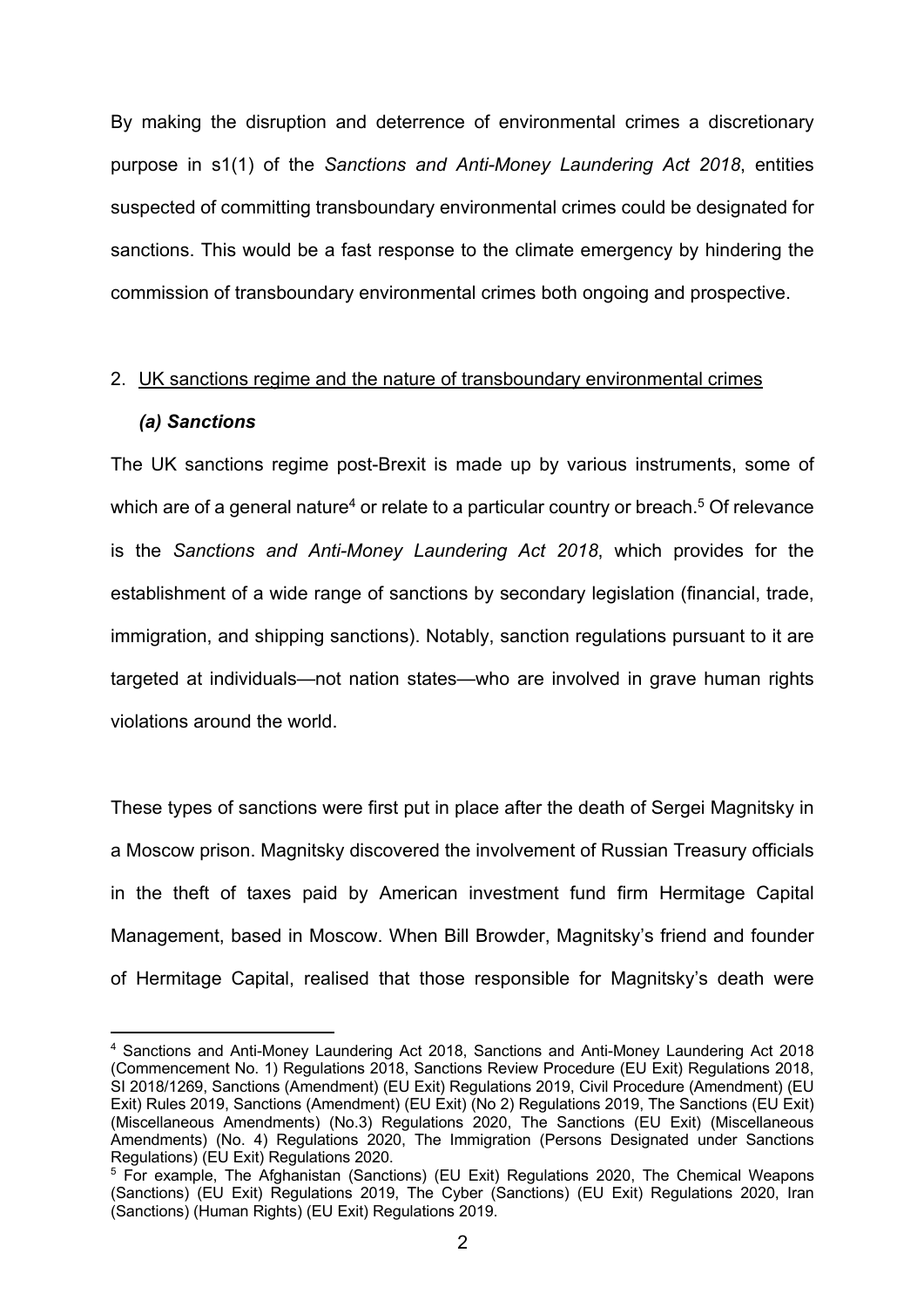untouchable, he lobbied US politicians to table legislation which could sanction those who in some way benefitted *financially* from Magnitsky's death. 6

The resulting US *Global Magnitsky Human Rights and Accountability Act* (2016) authorises "sanctions with respect to foreign persons responsible for gross violations of internationally recognized human rights".7 This includes visa bans and asset freezes, and effectively prevents those sanctioned (both individuals and other entities) from entering the US and enjoying any property or assets they may hold there.

In July 2020, the UK imposed its own 'Magnitsky'-style sanctions under the 2018 Act for the first time. $8$  The first targets were 49 individuals and organisations involved in the deaths of Sergei Magnitsky and journalist Jamal Khashoggi; in violence against the Rohingya people; and in human rights breaches taking place in North Korean gulags. $^9$ 

A consolidated list of current targets is available online.<sup>10</sup> At present, the only references to "environment" relate to individuals from the Environment Ministries of Iran, Libya, and Syria, who are sought for human rights violations.<sup>11</sup>

 $6$  Bill Browder, 'Sergei Magnitsky' (Bill Browder's personal website) <https://www.billbrowder.com/sergei-magnitsky> Last accessed 10/10/2021.

<sup>&</sup>lt;sup>7</sup> Global Magnitsky Human Rights Accountability Act, 114<sup>th</sup> Congress, 2<sup>nd</sup> Session (House of Representatives, 18 April 2016).

<sup>8</sup> Global Human Rights Sanctions Regulations 2020.

<sup>&</sup>lt;sup>9</sup> Foreign and Commonwealth Office and The Rt Hon Dominic Raab MP, 'UK announces first sanctions under new global human rights regime' (6 July 2020) <https://www.gov.uk/government/news/ukannounces-first-sanctions-under-new-global-human-rights-regime> Last accessed 10/10/2021.

<sup>10</sup> HM Treasury, Financial sanctions targets: list of all asset freeze targets (Updated 30 September 2021) <https://www.gov.uk/government/publications/financial-sanctions-consolidated-list-of-

targets/consolidated-list-of-targets> Last accessed 10/10/2021. Treasury, Consolidated List of Financial Sanctions Targets in the UK <https://ofsistorage.blob.core.windows.net/publishlive/ConList.html> Last accessed 10/10/2021.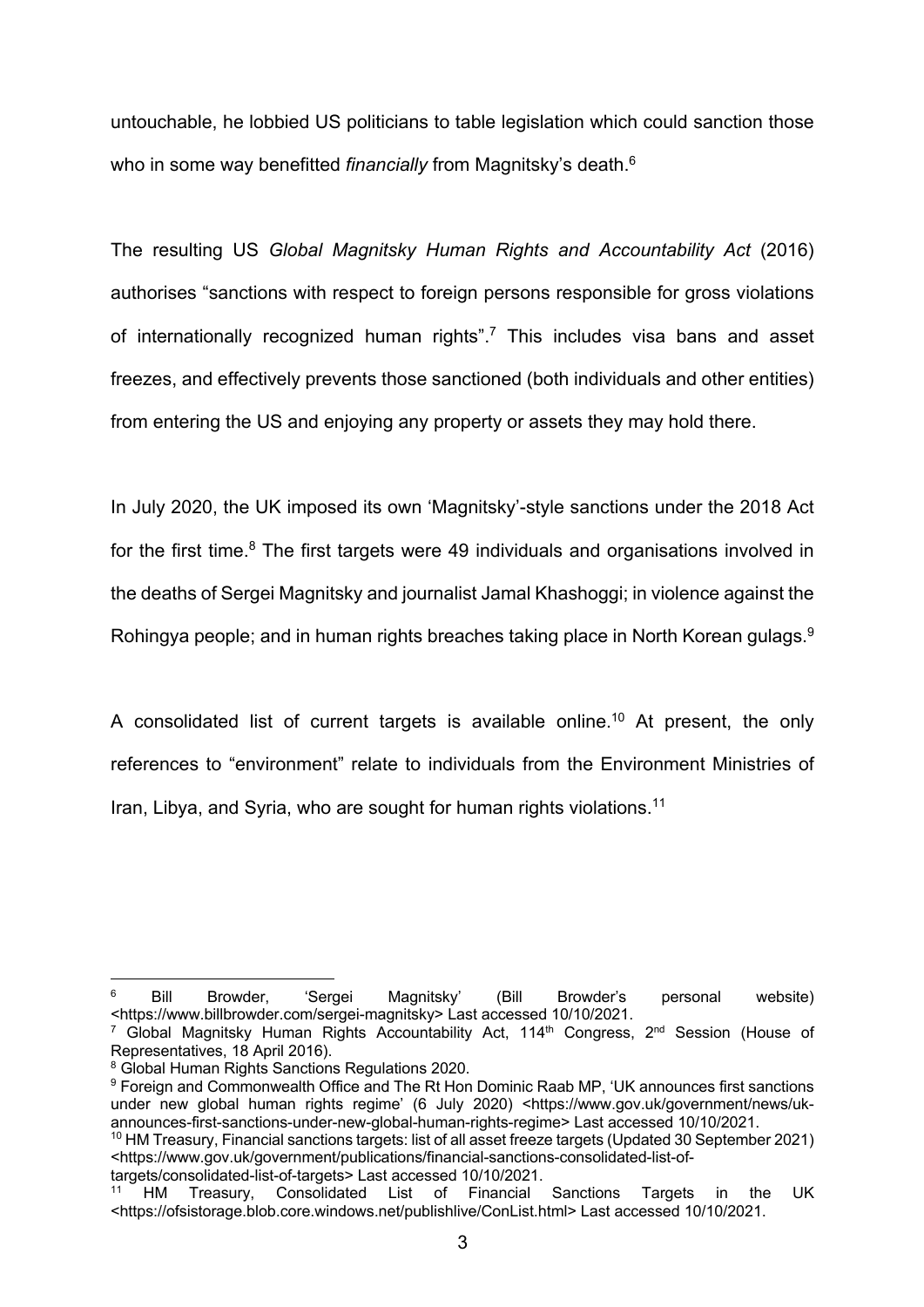### *(b) Transboundary environmental crimes*

Transboundary environmental crimes encompass five broad types of conduct: illegal trade in wildlife; illegal trade in ozone-depleting substances; dumping and illegal transport of hazardous waste; illegal and unregulated fishing; and illegal logging and trade in timber.12 They cause environmental degradation, habitat destruction, species endangerment, and contribute to climate change.

To illustrate, I will focus on illegal forestry crimes, as *"*one fifth of global greenhouse gas emissions are linked to forest loss".13 While the Home Office is unable to quantify the profits of organised domestic environmental crime (albeit aware of the damage caused by it),<sup>14</sup> forestry crimes abroad (such as illegal logging) generate an annual estimated 51 to 152 billion US Dollars.<sup>15</sup> Just recently, the G7 Ministers responsible for Climate and Environment jointly recognised the devastating impact of trafficking in timber and timber products (among other crimes) on the natural environment and livelihoods.<sup>16</sup>

'Transboundary' environmental crimes are profoundly different from other organised crimes or domestic environmental crimes, due to their *motive* and *actors*. These two factors also determine which frameworks could respond most effectively. While there

<sup>&</sup>lt;sup>12</sup> Gavin Hayman and Duncan Brack, 'International Environmental Crime: The Nature and Control of Environmental Black Markets' (Workshop Report, Royal Institute of International Affairs, 2002), p 5. <sup>13</sup> Environmental Investigation Agency, *Environmental Crime: A Threat to Our Future* (October 2008), p

<sup>6.</sup> 

<sup>&</sup>lt;sup>14</sup> Hannah Mills. Sara Skodbo and Peter Blyth, 'Understanding organised crime: estimating the scale and the social and economic costs' (Home Office, Research Report 73, October 2013), pp 11, 35, 46- 47.

<sup>15</sup> UNEP and INTERPOL, *The Rise of Environmental Crime – A Growing Threat to Natural Resources Peace, Development and Security* (Rapid Response Assessment, United Nations Environment Programme and RHIPTO Rapid Response–Norwegian Center for Global Analyses 2016), p 7.

<sup>16</sup> G7 Climate and Environment: Ministers' Communiqué, London (Policy Paper, 21 May 2021) available here: <https://www.gov.uk/government/publications/g7-climate-and-environment-ministers-meetingmay-2021-communique/g7-climate-and-environment-ministers-communique-london-21-may-2021#environment> Last accessed 10/10/2021.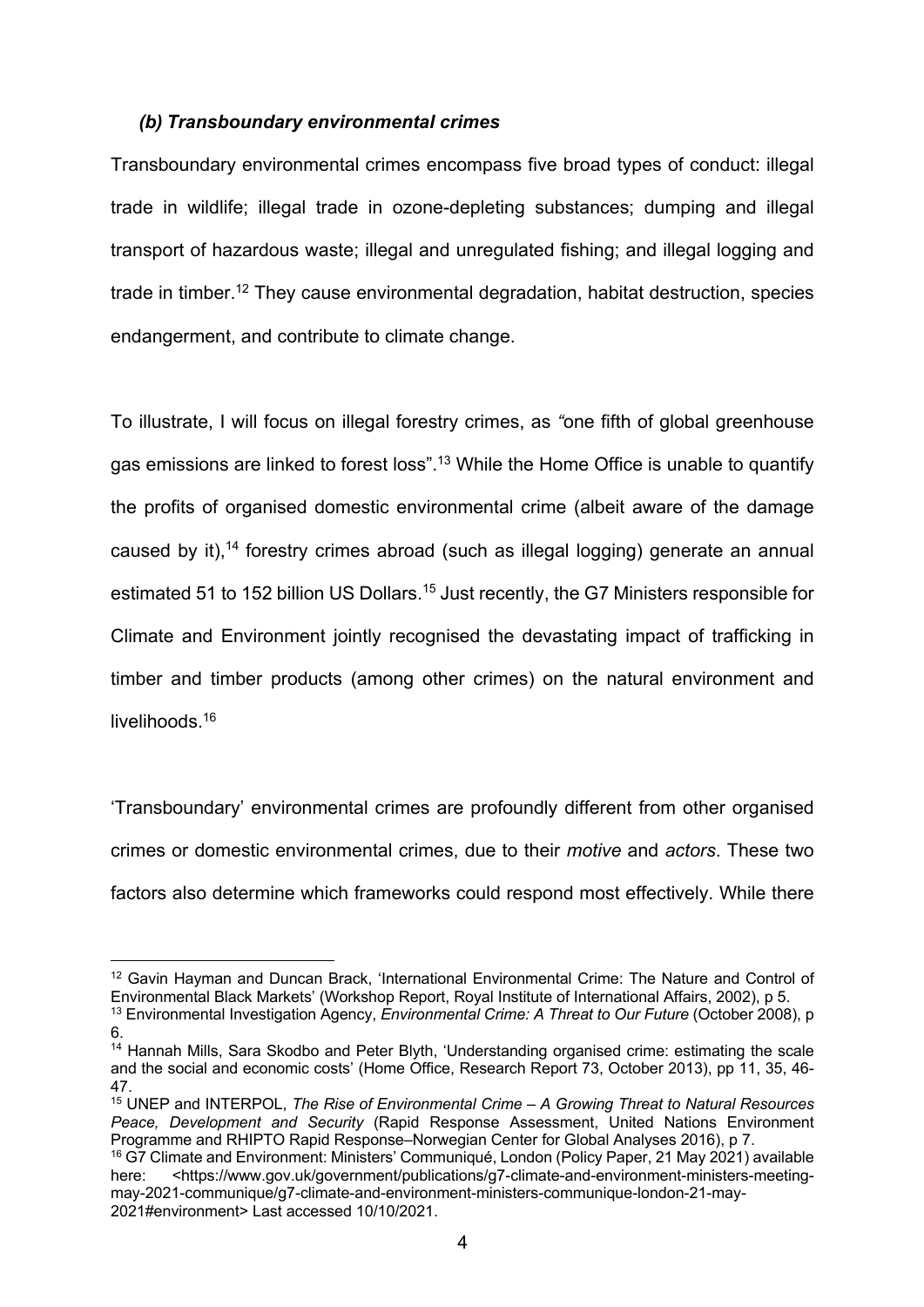are legal markets for logging and mining, these activities become illegal when undertaken without permission, when contracts are entered into through corruption, fraud is involved, or activities exceed agreed ranges.<sup>17</sup> These crimes may even attain a higher level of severity than domestic environmental offences. They are transboundary because both goods and, crucially*, money* cross borders.18

Aimed at benefitting small groups of people,<sup>19</sup> actors are "loosely organized networks of individuals with some specialist knowledge of the area in which they work".20 Without one single big player, several small competing enterprises often engage in a "cut-throat 'tragedy of the commons'".21

The principal motive is financial gain, which is aided by porous borders, corruption, the exploitation of disadvantaged communities, and the use of shell and front companies to launder gains.<sup>22</sup> The Financial Action Task Force, of which the UK is a member, recommends that all member countries—including those without domestic natural resources—should consider whether financial and non-financial sectors may be misused to conceal and launder profits from environmental crimes.<sup>23</sup> In advance of the G7 Summit held in the UK in May 2021, the Global Initiative Against Transnational

<sup>17</sup> Financial Action Task Force, *Money Laundering from Environmental Crime Report* (July 2021), p 9. <sup>18</sup> Gavin Hayman and Duncan Brack, 'International Environmental Crime: The Nature and Control of Environmental Black Markets' (Workshop Report, Royal Institute of International Affairs, 2002), p 5.

<sup>19</sup> United Nations Environment Programme, *The State of Knowledge of Crimes that have Serious Impacts on the Environment* (2018), XIV; European Commission, 'Combating Environmental Crime' <https://ec.europa.eu/environment/legal/crime/> Last accessed 10/10/2021; Daniella Rabaiotti and Jonathan Wentworth, 'Environmental Crime' (UK Parliament, Research Briefing, 31 January 2017) <https://post.parliament.uk/research-briefings/post-pn-0547/> Last accessed 10/10/2021.

<sup>&</sup>lt;sup>20</sup> Gavin Hayman and Duncan Brack, 'International Environmental Crime: The Nature and Control of Environmental Black Markets' (Workshop Report, Royal Institute of International Affairs, 2002), p 7.  $21$  Ibid.

<sup>22</sup> Environmental Investigation Agency, *Environmental Crime: A Threat to Our Future* (October 2008), p 2; Financial Action Task Force, *Money Laundering from Environmental Crime Report* (July 2021), pp

<sup>11, 28. 23</sup> Financial Action Task Force, *Money Laundering from Environmental Crime Report* (July 2021), p 4.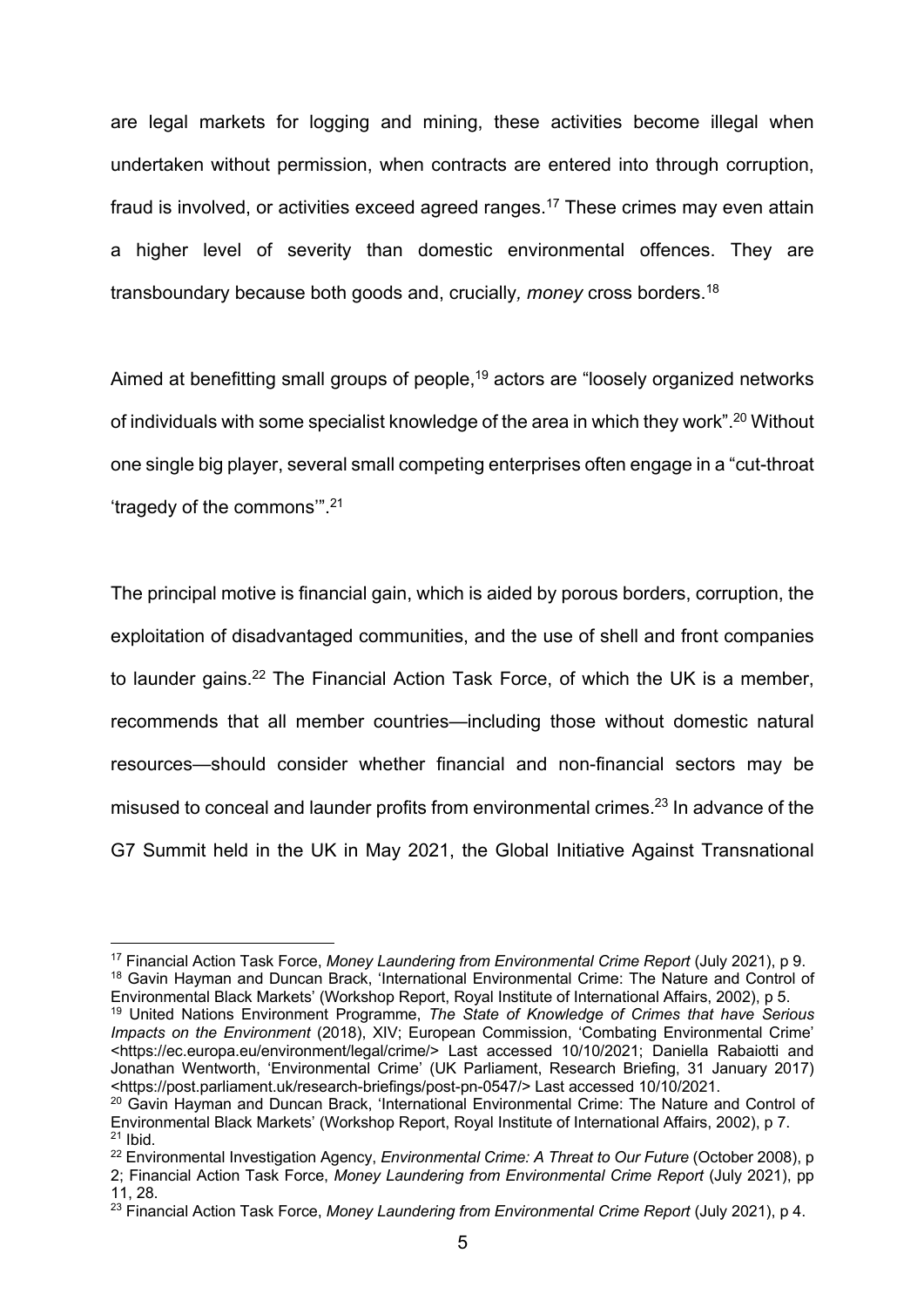Organized Crime recommended that the full leverage and potential of targeted sanctions be considered in relation to environmental crime.<sup>24</sup>

# 3. Criticism of current measures to curtail transboundary environmental crimes

Stopping environmental crimes is time sensitive. There is only one ozone layer. Biodiversity loss may be irrevocable. Felled forests cause flooding and landslides. Coastal areas are less protected.

The rationale for sanctions is prevention and disruption, by depriving actors of funding through denying access to financial markets access, $25$  and by addressing "potential threats at an early stage".<sup>26</sup> In the time that it takes to pursue criminal prosecutions, vast areas may already be deforested.

Furthermore, domestic criminal prosecution can only occur *after the fact*, and current frameworks fail to adequately address the financial aspects of environmental crimes.27 The Environmental Agency (EA), which is responsible for issuing permits and enforcing UK regulations, does not have sufficient resources to prosecute every suspect even of domestic offences,<sup>28</sup> and financial penalties are too low to be a deterrent.<sup>29</sup> Indeed, case law on environmental crimes in the UK is limited, as prosecution is used as a last

<sup>24</sup> Global Initiative Against Transnational Organized Crime, *Expanding the Toolkit to Tackle Organized Environmental Crime: Recommendations for the G7 Ministers* (June 2021), p 10.<br><sup>25</sup> Sue Eckert, 'The Use of Financial Measures to Promote Security' (2008) 61(1) Journal of International

Affairs, p 103.

<sup>&</sup>lt;sup>26</sup> European Parliament, Policy Department for External Relations, Directorate General for External Policies of the Union, 'Targeted sanctions against individuals on grounds of grave human rights violations – impact, trends and prospects at EU level' (April 2018), p 10.

<sup>27</sup> Financial Action Task Force, *Money Laundering from Environmental Crime Report* (July 2021), p 3.

<sup>&</sup>lt;sup>28</sup> Michael Coxall and Elizabeth Hardacre, 'Environmental law and practice in the UK (England and Wales): overview' (Clifford Chance 2020).

<sup>&</sup>lt;sup>29</sup> Anthony Ogus and Carolyn Abbot, 'Sanctions for pollution: Do we have the right regime?' (2002) 14(3) Journal of Environmental Law 283, p 286.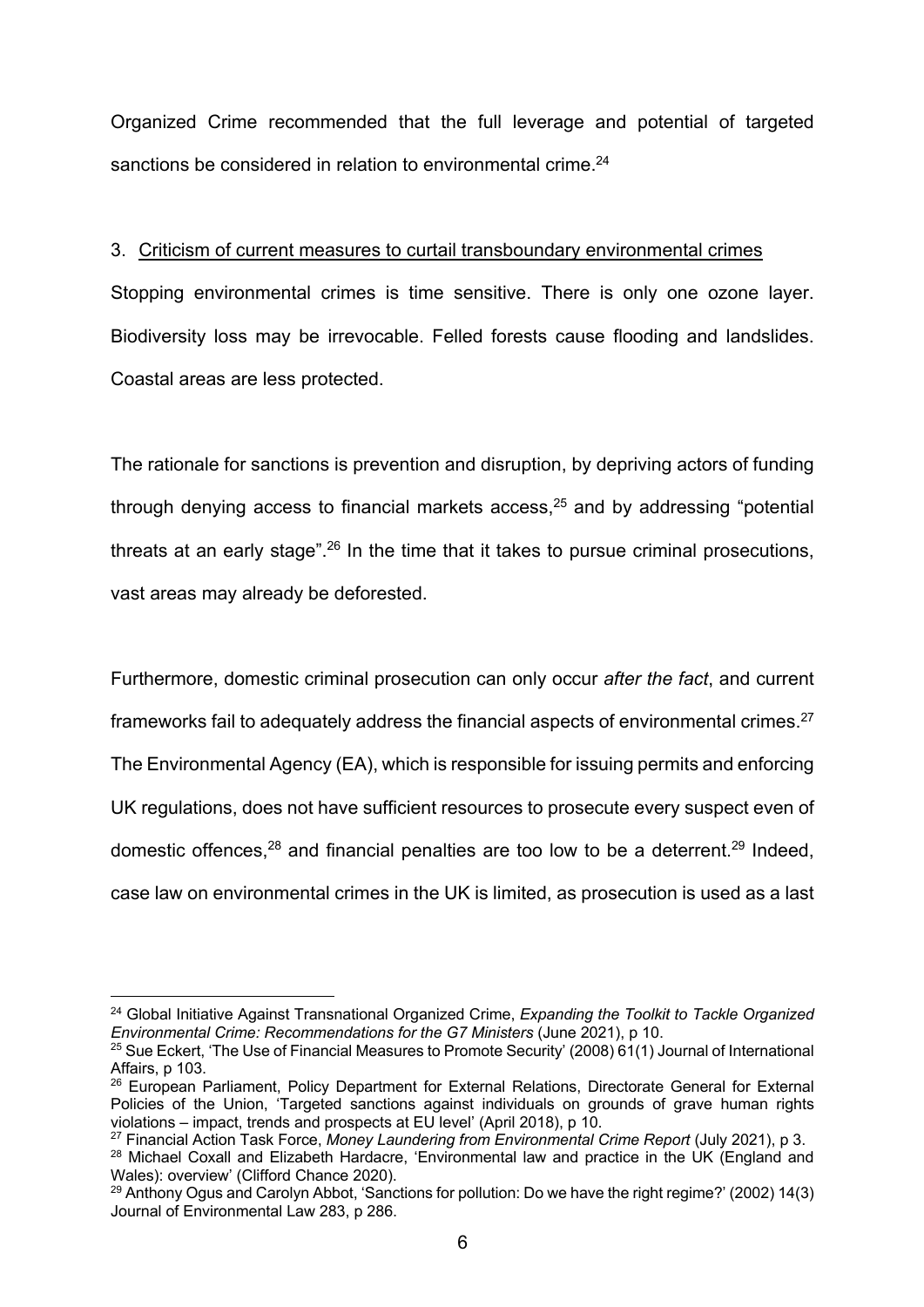resort.<sup>30</sup> Due to jurisdictional principles, transnational environmental crimes per sewhere conduct takes place *abroad*—are not grasped by UK environmental legislation.

Global regulatory environments will not always be consistent or are too complex.<sup>31</sup> The lack of unified international forestry controls also means that partners do not reciprocate or respect each other's national laws. Once illegal timber leaves one country, it is impossible to pursue this breach elsewhere as mechanisms or incentives to identify illegal timber shipments are lacking.<sup>32</sup>

#### 4. Proposal for reform

The *Sanctions and Anti-Money Laundering Act 2018* stipulates in section 1(1) that "[a]n appropriate Minister may make sanctions regulations […] for a purpose within subsection (2)".

At present, such discretionary purposes are limited to anthropocentric issues: the prevention of domestic or global terrorism; national security interests; breaches of human rights or humanitarian law; respect for democracy, the rule of law and good governance; or foreign policy objectives of the UK government. The Act was most recently used to make the *Global Human Rights Sanctions Regulations 2020* and the *Global Anti-Corruption Sanctions Regulations 2021*.

<sup>&</sup>lt;sup>30</sup> Mitchell Lennan, 'Evaluating the Effectiveness of the EU Environmental Liability and Environmental Crime Directives as Implemented by Scotland and the Rest of the United Kingdom' (2021) Journal of International Wildlife Law & Policy 26, p 33; Michael Watson, 'Environmental Crime in the United Kingdom' (2005) European Environmental Law Review 186.

<sup>&</sup>lt;sup>31</sup> Gavin Hayman and Duncan Brack, 'International Environmental Crime: The Nature and Control of Environmental Black Markets' (Workshop Report, Royal Institute of International Affairs, 2002), p 7.  $32$  Ibid, p 19.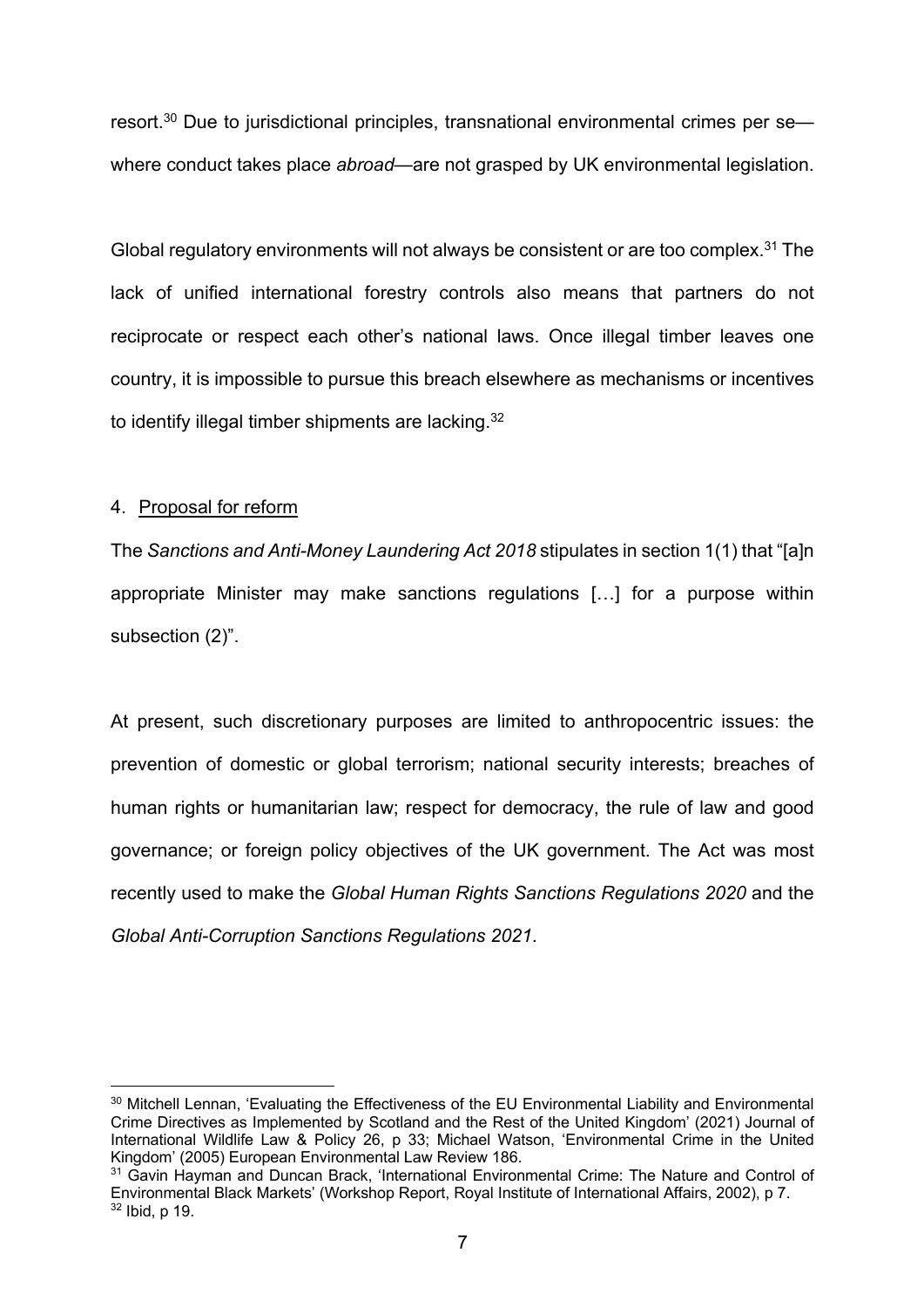Measures to protect the environment, on which all planetary life depends, should urgently be included in this provision. Therefore, I suggest including in section 1(2) sub-paragraph (j): *"to disrupt or be a deterrent to transboundary environmental crimes*". This paves the way for a "Global Environmental Crime Sanctions Regulation", to target—and, eventually, to impose sanctions on—actors involved specifically in transboundary environmental crimes.

#### 5. Reasons for imposing sanctions on environmental crimes

There are three primary reasons why it is desirable, useful, and practical for the UK to impose targeted Magnitsky-style sanctions on individuals involved in transboundary environmental crimes:

- 1. As urgent action to rapidly reduce harmful conduct that aggravates climate change and biodiversity loss;
- 2. Because the nature of environmental crimes is linked to terrorism and corruption (which are areas already subject to sanctions); and
- 3. Because environmental crimes are often inseparable from human rights abuses.

# *5.1.Disrupting actions that accelerate climate change quickly*

The UK has obligations to directly reduce its own emissions. For example, the UK's Nationally Determined Contribution (NDC) under the Paris Agreement require the UK to reduce economy wide greenhouse gas (GHG) emissions by at least 68 percent by 2030, compared to 1990 levels.<sup>33</sup>

<sup>&</sup>lt;sup>33</sup> Department for Business, Energy & Industrial Strategy, 'The UK's Nationally Determined Contribution communication to the UNFCCC' (12 December 2020) <https://www.gov.uk/government/publications/the-uks-nationally-determined-contributioncommunication-to-the-unfccc>.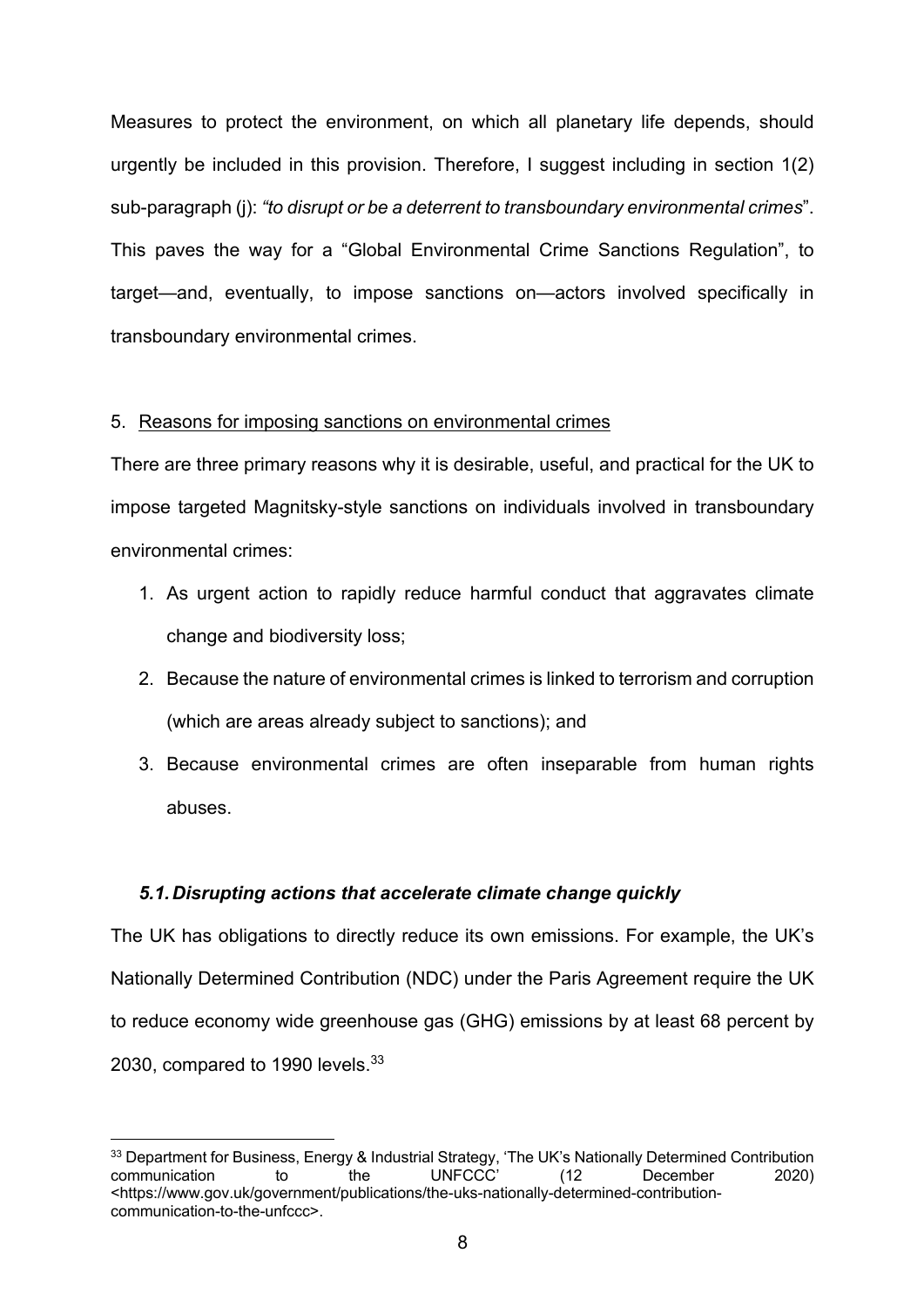The *Climate Change Act 2008*, passed with an overwhelming parliamentary majority, commits to reducing GHG emissions by 80 percent by 2050, compared to 1990 levels. The UK eventually committed to a 'Net Zero' target by 2050.<sup>34</sup> According to scientific analysis, if successful, this is '*almost* sufficient'.35

Yet in addition, the UK also has an opportunity—if not a duty—to indirectly mitigate emissions caused by other states. Recently, the Human Rights Council passed a resolution, supported by the UK, in which it recognised for the first time the right to a healthy and sustainable environment.<sup>36</sup> The 2030 Agenda for Sustainable Development, at the heart of which are the 17 Sustainable Development Goals (SDGs), also addresses the need for 'climate action'.37 Yet one of the main goals and obligations of the Paris Agreement—to keep temperature rise to below 1.5 degree Celsius—is still out of reach.

Transboundary environmental crimes do not feature in either the 'Net Zero' action plan or the NDCs. Of course, that is because stopping transboundary environmental crimes (i.e., where conduct takes place outside the UK) does not directly contribute to lowering the UK's emissions.

What *is*, however, likely taking place in the UK is the financial component of these crimes. Sanctions are the only avenue whereby the UK can deter and disrupt harmful

<sup>34</sup> Committee on Climate Change, *Net Zero: The UK's contribution to stopping global warming'* (May 2019).

<sup>35</sup> Climate Action Tracker, available here: <https://climateactiontracker.org/countries/> Last accessed 10/10/2021 (emphasis added).<br><sup>36</sup> UN Human Rights Council Res 48/23 'The human right to a safe, clean, healthy and sustainable

environment' UN Doc A/HRC/48/L.23/Rev.1.<br><sup>37</sup> United Nations, Department of Economic and Social Affairs, 'Sustainable Development Goals'

Accessible here: https://sdgs.un.org/goals, Goal 13.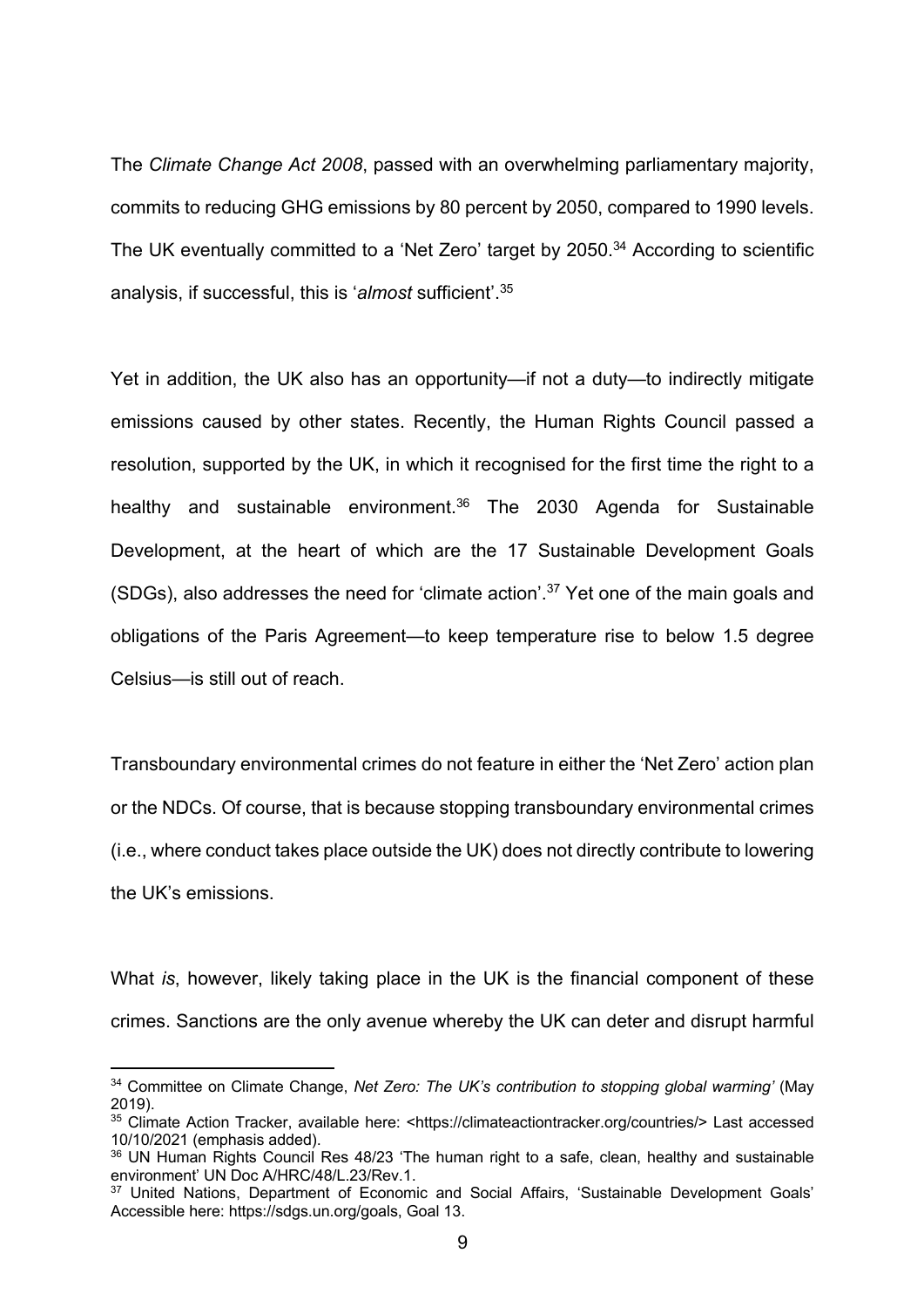conduct, which is occurring *outside* its jurisdiction—but where the financial means or benefits that enable or motivate such conduct originate, cross through, or arrive inside UK jurisdiction. The UK can thus support countries which suffer the most from the illegal exploitation of their natural resources—and experience climate change the earliest and most severely—but do not have the opportunity to interrupt the flow of money.

Imposing sanctions is practical because it is feasible and likely to succeed in real circumstances. In the past, the US already sanctioned several individuals for their connection to environmental crimes: Dan Gertler, an Israeli billionaire involved in corrupt mining deals in the Congo and his associates; <sup>38</sup> and several Cambodian companies and individuals involved in land grabbing. <sup>39</sup> US legislators have also tabled a bill called "Targeting Environmental and Climate Recklessness Act of 2019", seeking to introduce sanctions for climate crimes.<sup>40</sup> The bill is currently before the US House of Representatives. 41

<sup>&</sup>lt;sup>38</sup> Tom Firestone and Kerry Contini, 'The Global Magnitsky Act' (2018) 29 Criminal Law Forum 617, p 621; Marc Limon and Mary Grace Carey, 'Time for a 'Universal Magnitsky Act'?' (Universal Rights Group Geneva, 16 July 2018) <https://www.universal-rights.org/blog/time-for-a-universal-magnitsky-act/> Last accessed 10/10/2021; Keith Slack, 'It's Time to Use Sanctions to Stop Climate Destruction' (EarthRights International, 2 June 2021) <https://earthrights.org/blog/its-time-to-use-sanctions-to-stop-climatedestruction/> Last accessed 10/10/2021.

<sup>&</sup>lt;sup>39</sup> US Department of the Treasury, 'Treasury Sanctions Corruption and Material Support Networks' (Press Release, 9 December 2019) <https://home.treasury.gov/news/press-releases/sm849> Last accessed 10/10/2021.

<sup>&</sup>lt;sup>40</sup> Justine Coleman, 'Senate Democrat's bill would allow sanctions for 'egregious' actions causing climate change' (*The Hill*, 25 November 2019) <https://thehill.com/policy/energy-environment/471951 dem-senators-bill-would-allow-more-sanctions-for-egregious> Last accessed 10/10/2021.

<sup>41</sup> US Congress Tracker, Actions Overview, available here: https://www.congress.gov/bill/116thcongress/house-bill/5625/actions> Last accessed 10/10/2021.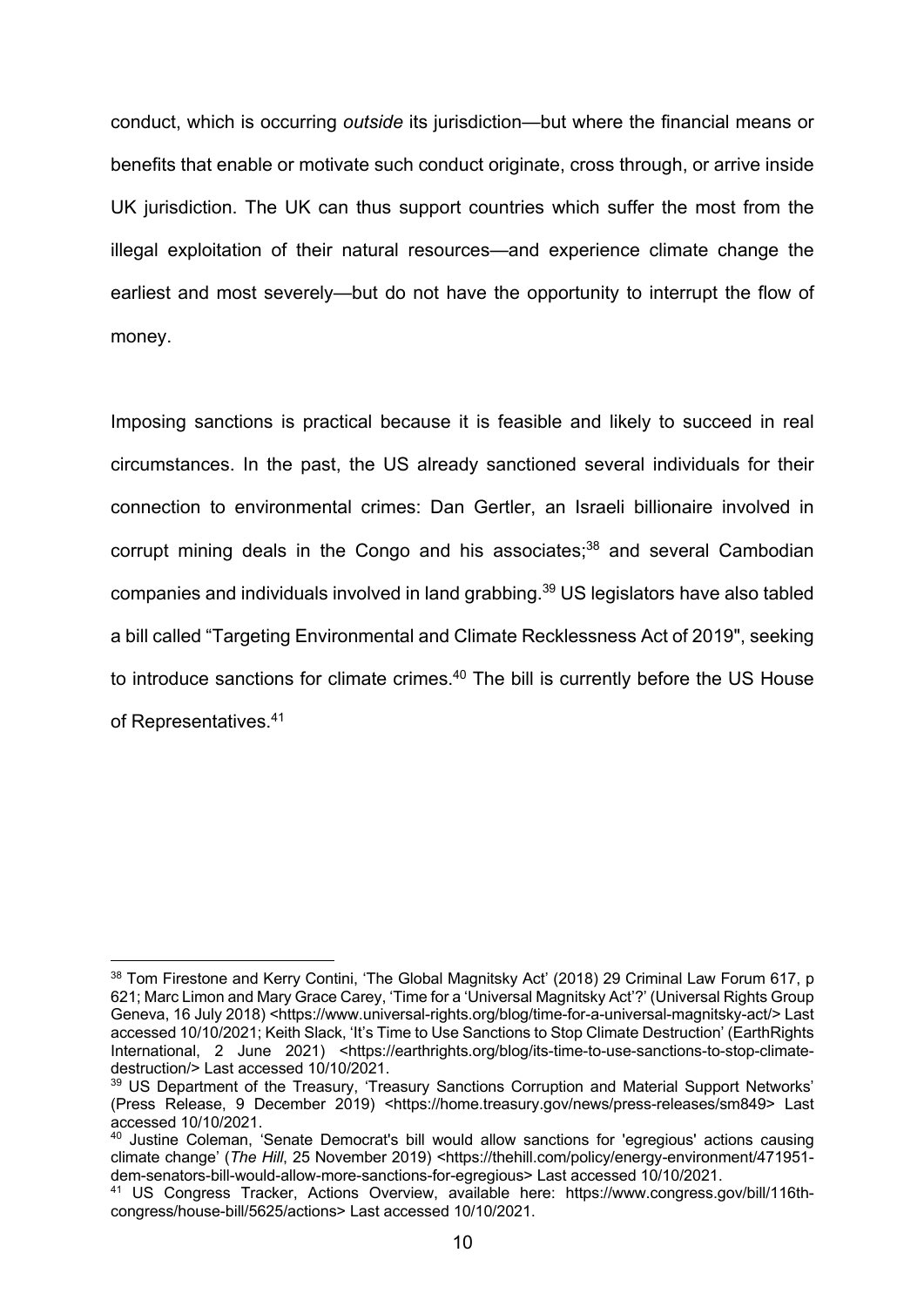# *5.2.Disrupting the link between environmental crimes and corruption and terrorism*

Because of their clandestine and illicit nature, ties between environmental crimes and corruption, terrorism, and money laundering are well-documented.<sup>42</sup> The Pound Sterling is a desired currency,<sup>43</sup> and the UK—and London in particular—is a leading financial and investment centre, as well as money-laundering, global transportation, and infrastructure hub.

Offenders of environmental crimes use other illicit networks to 'launder' their funds, linking environmental crimes to other criminal areas. <sup>44</sup> Networks can "vary in complexity and range from cash couriers to networks of front and shell companies to move funds".45 Imposing sanctions would be practical because measures to detect the flow of money are already in place in the context of anti-money-laundering efforts.

# *5.3.Disrupting human rights violations which are a consequence of*

# *environmental crimes*

The illegal logging of forests and timber also leads to the eradication of livelihoods*.*  This leads to environmental refugees, causing further expenses and conflicts over natural resources. More immediately, human rights abuses, violence and even murder

<sup>42</sup> Peter Stoett, Delon Alain Omrow (eds), *Spheres of Transnational Ecoviolence*: *Environmental Crime, Human Security, and Justice* (Palgrave Macmillan 2021), pp 5, 65, 131-132, 141; Cathy Haenlein, Thomas Maguire, and Keith Somerville, 'Poaching, Wildlife Trafficking and Terrorism' (2016) 86(1) Whitehall Papers 58; TB van Solinge, 'Eco-Crime: The Tropical Timber Trade' in D. Siegel and H. Nelen, (eds) Organized Crime: Culture, Markets and Policies (2008), pp 97- 111.

<sup>&</sup>lt;sup>43</sup> cf Daniel McDowell, 'Financial sanctions and political risk in the international currency system' (2021) 28(3) Review of International Political Economy 635, p 649.

<sup>44</sup> Environmental Investigation Agency, *Environmental Crime: A Threat to Our Future* (October 2008), p 3; Daan P van Uhm and Rick CC Nijman, 'The convergence of environmental crime with other serious crimes: Subtypes within the environmental crime continuum' (2020) European Journal of Criminology 1; Lorraine Elliott, 'Fighting Transnational Environmental Crime' (2012) 66(1) Journal of International Affairs 87, p 92-95.

<sup>45</sup> Financial Action Task Force, *Money Laundering from Environmental Crime Report* (July 2021), p 11.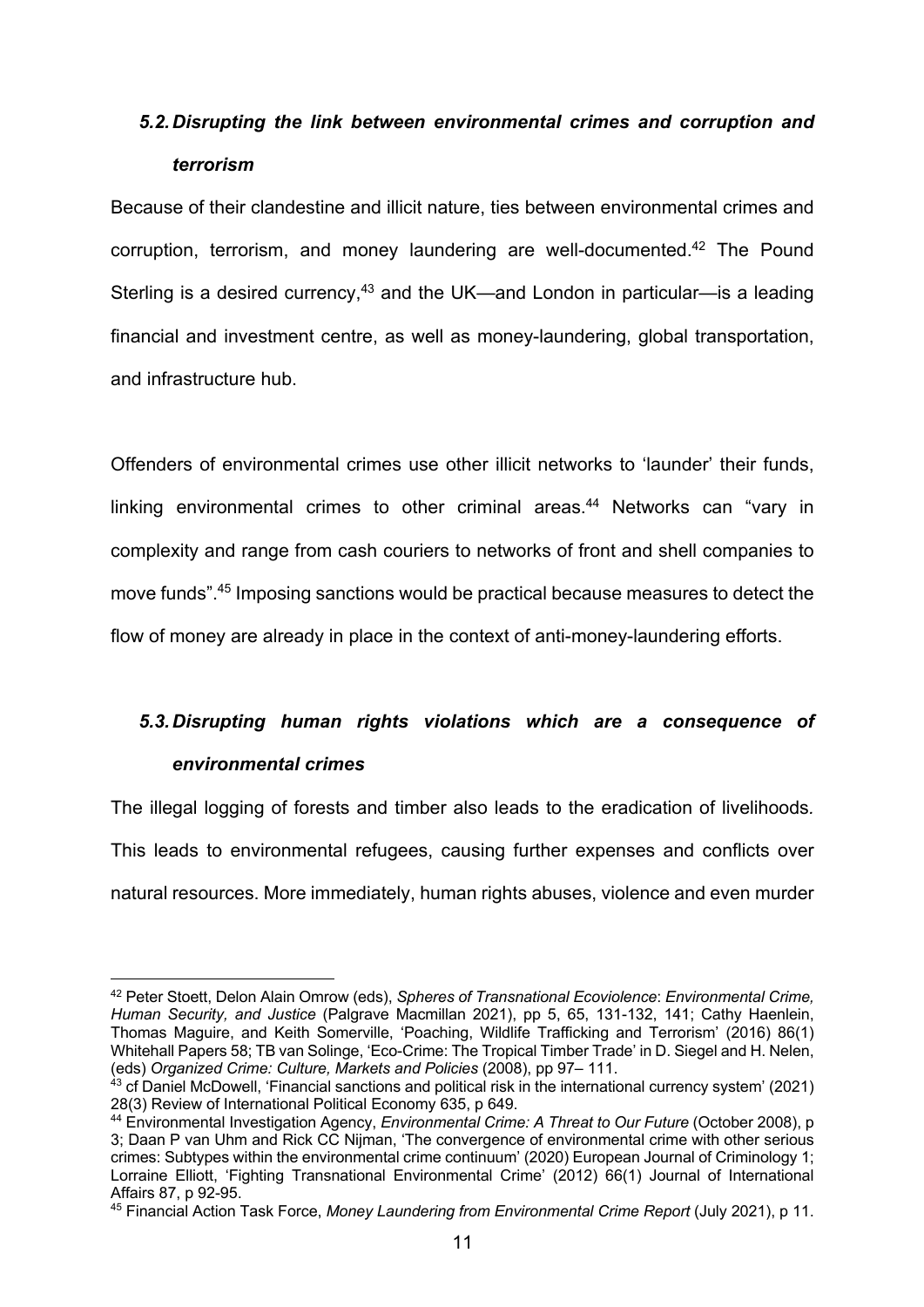are associated with the illegal trade of timber.<sup>46</sup> Persons responsible for environmental crimes, which have an adverse impact on human rights, may already be subject to sanctions on those grounds.

Some natural resources which are threatened by environmental crimes are also used to fund conflicts. This in turn poses risks to human rights and international security and may lead to international trade sanctions on nations to the detriment of local populations.47 Such conventional sanctions imposed on states have been criticised for their effect on vulnerable populations, and for failing to cause change in the behaviour of those who are accused of committing human rights violations.48

Magnitsky sanctions avoid the pitfalls of conventional sanctions because, by definition, they cannot be passed on to populations. $49$  In this context, targeted financial sanctions interrupt the flow of money which is required to keep the structures of organised crime afloat. Indeed, imposing targeted financial sanctions for environmental crimes would follow 'a global trend towards individualisation' where individuals responsible for abuses can be identified and targeted.<sup>50</sup>

<sup>47</sup> Gavin Hayman and Duncan Brack, 'International Environmental Crime: The Nature and Control of Environmental Black Markets' (Workshop Report, Royal Institute of International Affairs, 2002), p 30. <sup>48</sup> Maya Lester QC in 'Do global sanctions work?' (Spectator TV, 23 March 2021, 6:00pm) <

<sup>46</sup> Environmental Investigation Agency, *Environmental Crime: A Threat to Our Future* (October 2008), p 6.

https://tv.spectator.co.uk/event/do-global-sanctions-work-> Last accessed 10/10/2021. <sup>49</sup> cf Daniel W. Drezner, 'Sanctions Sometimes Smart: Targeted Sanctions in Theory and Practice' (2011) 13(1) International Studies Review 96.

 $50$  European Parliament, Policy Department for External Relations, Directorate General for External Policies of the Union, 'Targeted sanctions against individuals on grounds of grave human rights violations – impact, trends and prospects at EU level' (April 2018), p 10; see Emanuele Ottolenghi, 'Good Climate Policy Should Fight Corruption and Organized Crime' (*The Dispatch*, March 2019) <https://thedispatch.com/p/good-climate-policy-should-fight last accessed 9/10/21> Last accessed 10/10/2021.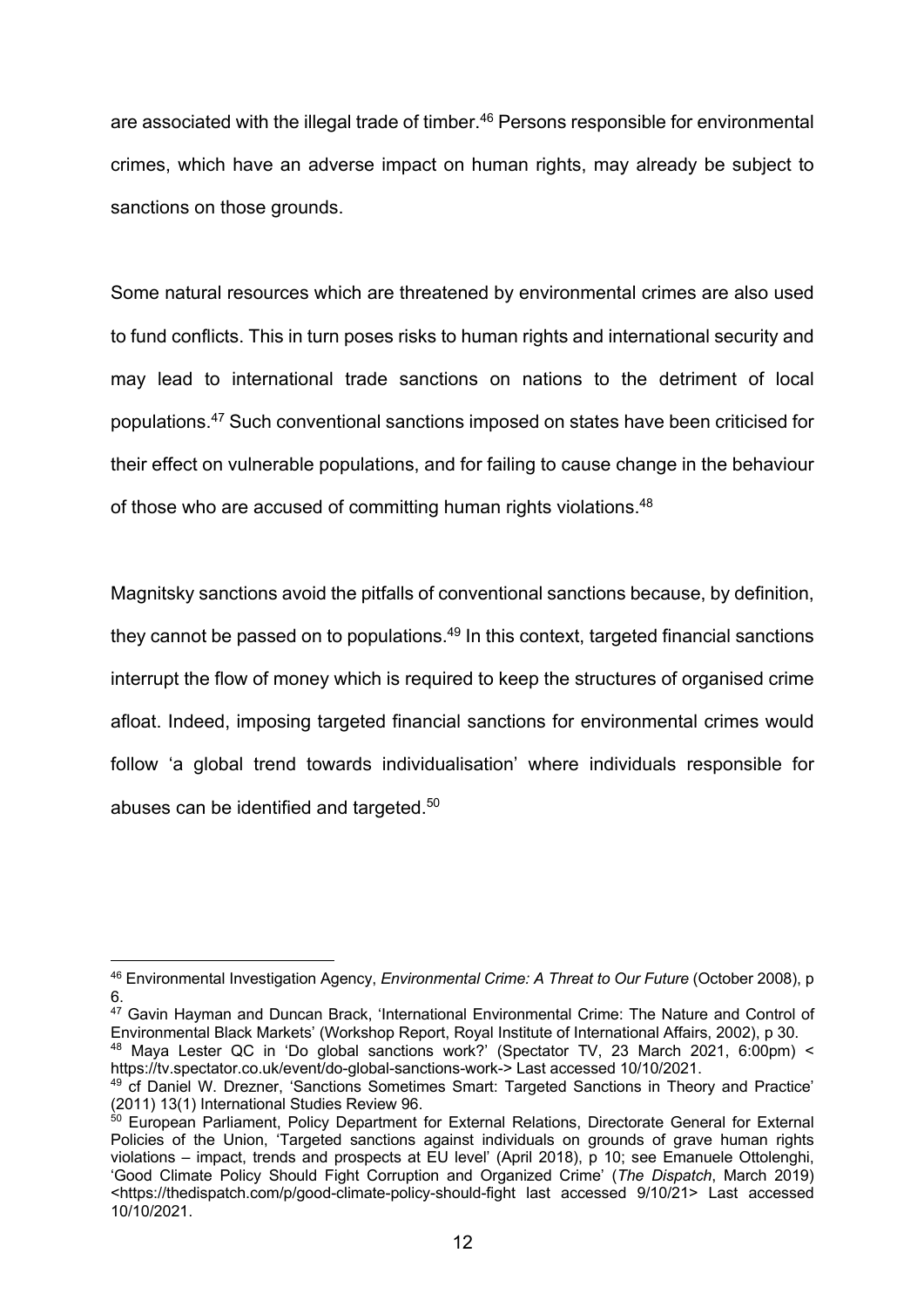There are two further, subsidiary, reasons. First, sanctions can incentivise stakeholders to divest from businesses associated with activities related to such crimes.<sup>51</sup> While environmental crimes are 'low risk, high reward',<sup>52</sup> the threat of sanctions turns low risk into high risk since any interaction with funds belonging to a designated person is an offence under respective sanctions regulations.<sup>53</sup>

The UK Office of Financial Sanctions Implementation (OFSI) will enforce breaches of financial sanctions if there is a nexus to the UK, to be determined on a case-by-case basis (including actions abroad directed from within the UK).<sup>54</sup> Investors and stakeholders will be deterred from doing business with any entity on which financial sanctions have been imposed due to the repercussions which such involvement would entail.

Second, individualised sanctions do not necessarily conflict with broader foreign policy priorities that may otherwise preclude effective countermeasures. For example, the US imposed sanctions on certain Saudi and Israeli nationals—both strategic allies of the US, where state sanctions would be unlikely.<sup>55</sup>

<sup>51</sup> cf Samuel Rubenfeld, 'U.S. Warns Banks About Human Rights Abusers, Imposes Sanctions' (Wall Street Journal, 12 June 2018) <https://www.wsj.com/articles/u-s-warns-banks-about-human-rightsabusers-imposes-sanctions-1528839851> Last accessed 10/10/2021; see also methodology of Climate Counsel (https://www.climatecounsel.org/approach) and Center for Climate Crime Analysis (http://www.climatecrimeanalysis.org/approach.html). See also Climate Advisers, *Legal Risks to Investors from Forest Crime: A Legal Analysis Beyond Environmental Laws* (December 2018).

<sup>52</sup> Financial Action Task Force, *Money Laundering from Environmental Crime Report* (July 2021), p 3.

<sup>53</sup> Sanctions and Anti-Money Laundering Act 2018, s 17; see Rachel Barnes, Saba Naqshbandi, Patrick Hill, and Genevieve Woods, 'UK Sanctions Enforcement' in Rachel Barns (ed), *The Guide to Sanctions* (Law Business Research 2020), p 84.<br>
<sup>54</sup> OFSI, 'Monetary penalties for breaches of financial sanctions: Guidance' (April 2021), section 3.7.

 $55$  Global Witness, 'It's the end of the year, the Global Magnitsky sanctions are here' (31 December 2019) <https://www.globalwitness.org/en/blog/its-the-end-of-the-year-the-global-magnitsky-sanctionsare-here/> Last accessed 10/10/2021.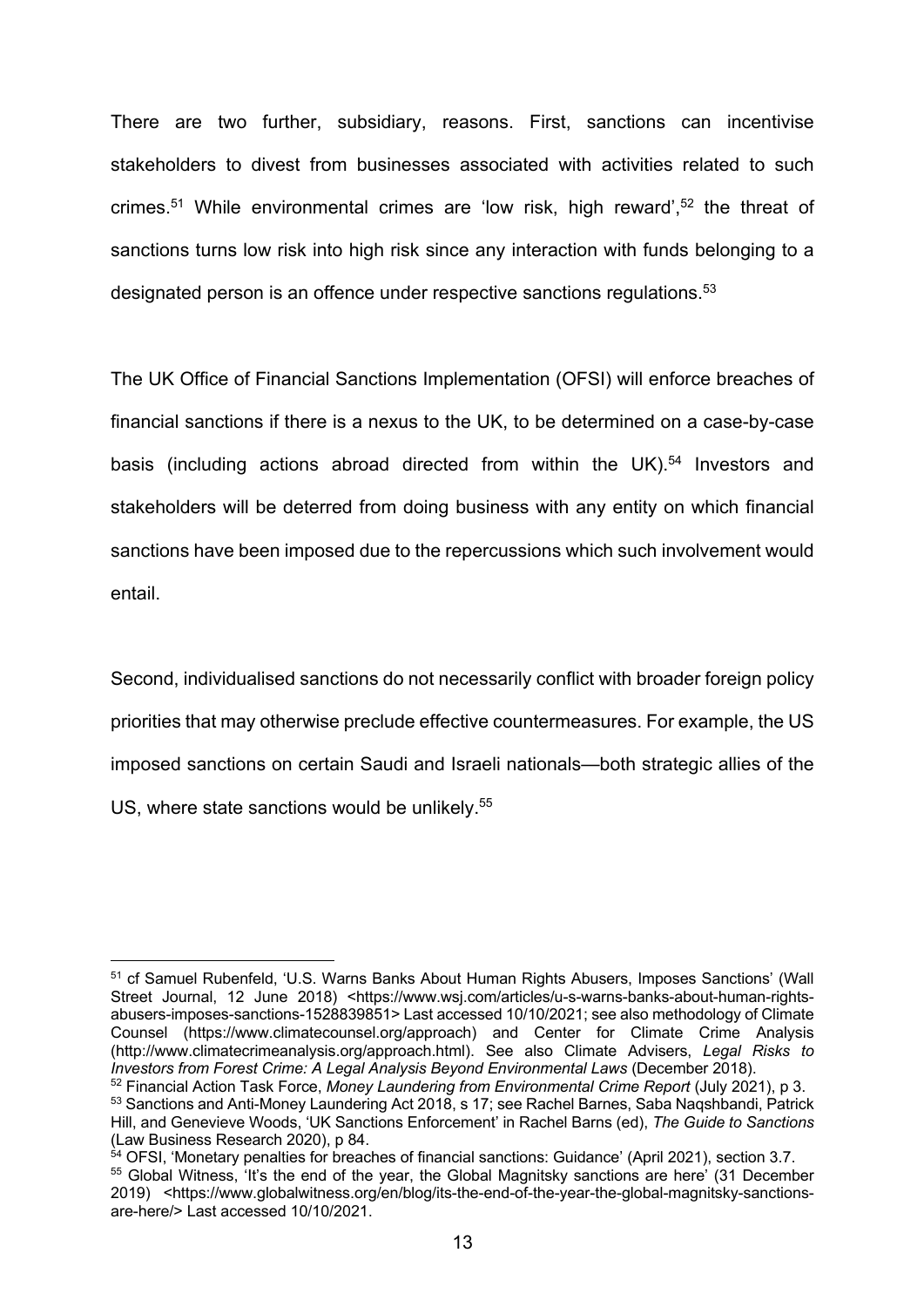#### 6. Safeguards of sanction regimes

The UK government already considers sanctions an appropriate method to address globally harmful conduct occurring outside the UK (e.g., human rights violations) by removing access to its market.<sup>56</sup> But certain safeguard thresholds must be met for transboundary environmental crimes.

### *6.1.Proportionality*

Individualised financial sanctions should only apply to suspects involved in transboundary environmental crimes, which are regarded as sufficiently serious, with ties to UK financial networks. They are not applicable to breaches of domestic environmental regulations relating to air pollution control, waste on land, contamination, clean air, litter, genetically modified organisms, and nature conservation. <sup>57</sup> This would be disproportionate as domestic criminal and civil remedies apply, with legal safeguards. The proposed sanctions for transboundary environmental crimes should clearly not apply to someone fly-tipping in the UK countryside, or to a person committing this offence abroad.

# *6.2.Evidence threshold*

It remains important to base any decision to sanction an individual not only on the gravity of their conduct but also on the existence of compelling evidence. This avoids opening 'floodgates' of submissions and designating excessive numbers of persons.

<sup>&</sup>lt;sup>56</sup> Written evidence from the Foreign and Commonwealth Office (FSP0015), paras. 1, 4-11, 44 <http://data.parliament.uk/writtenevidence/committeeevidence.svc/evidencedocument/foreign-affairscommittee/global-britain-the-future-of-uk-sanctions-policy/written/94581.html> Last accessed 10/10/2021.<br><sup>57</sup> Environmental Protection Act 1990.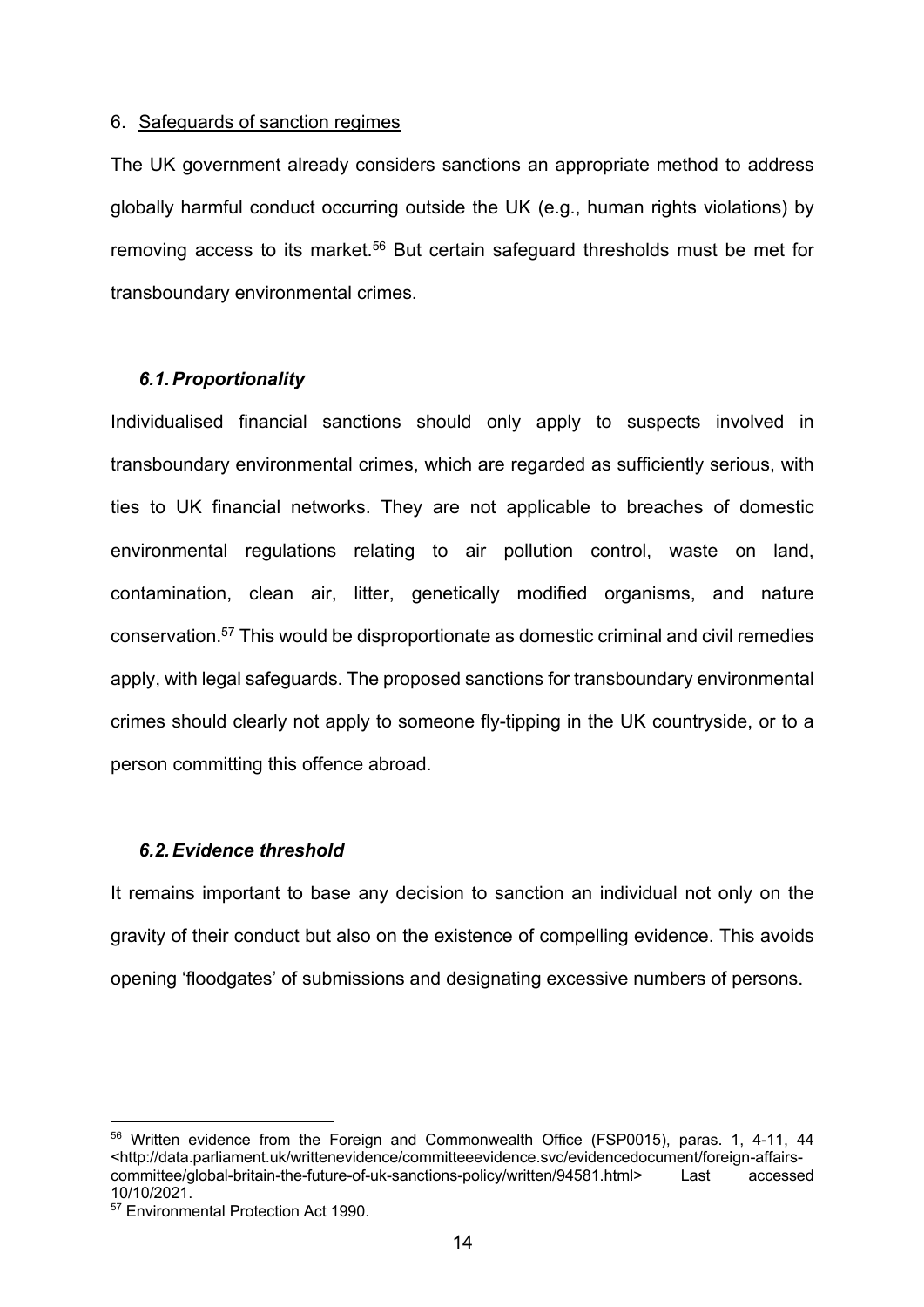There must at least be 'reasonable grounds to suspect' that an entity falls within the description of an 'involved person'.<sup>58</sup> This is a broad definition, and means that "the person is involved in, or connected to, an activity set out in the regulations for a particular sanctions regime".59 Interpol and other agencies and NGOs are often able to gather sufficient evidence to depict a clear picture of environment crimes.<sup>60</sup> The deciding minister must also consider it appropriate to designate an entity,<sup>61</sup> although this does not reach the criminal standard of proof. $62$ 

# *6.3.Review of sanction list*

Although the imperative in imposing sanctions rests on acting quickly, designated persons can submit evidence that sanctions are not justified. A lack of evidence and evidence disclosure, violations of due process and defence rights, vague reasons, and errors in the assessment can lead to de-listing.<sup>63</sup>

There are risks that by targeting illicit activities, legal finance activities will also be damaged, since actors frequently 'comingle' legal and illegal goods "early in the resource supply chains to conceal their illicit source".<sup>64</sup> This hinders detection of illicit

 $58$  Sanctions and Anti-Money Laundering Act 2018, ss 11(2)(a), 12(5).

<sup>59</sup> Paul Feldberg and Robert Dalling, 'UK Sanctions' in Rachel Barns (ed), *The Guide to Sanctions* (Law Business Research 2020), p 64; Sanctions and Anti-Money Laundering Act 2018, s 11(3).

<sup>60</sup> Rob White, 'Building NESTs to combat environmental crime networks' (2016) 19 Trends in Organized Crime 88, p 95; see also Global Witness, 'Hostile Takeover: The corporate empire of Cambodia's ruling family' (July 2016) <https://www.globalwitness.org/en/reports/hostile-takeover/> Last accessed 10/10/2021.

 $61$  Sanctions and Anti-Money Laundering Act 2018, s 11(2)(b).

<sup>&</sup>lt;sup>62</sup> Paul Feldberg and Robert Dalling, 'UK Sanctions' in Rachel Barns (ed), *The Guide to Sanctions* (Law Business Research 2020), p 69.

 $^{63}$  Mava Lester QC and Michael O'Kane, 'De-listing' (European Sanctions 2021) < https://www.europeansanctions.com/de-listing-uk/> Last accessed 10/10/2021.

<sup>64</sup> Financial Action Task Force, *Money Laundering from Environmental Crime Report* (July 2021), pp 3, 11.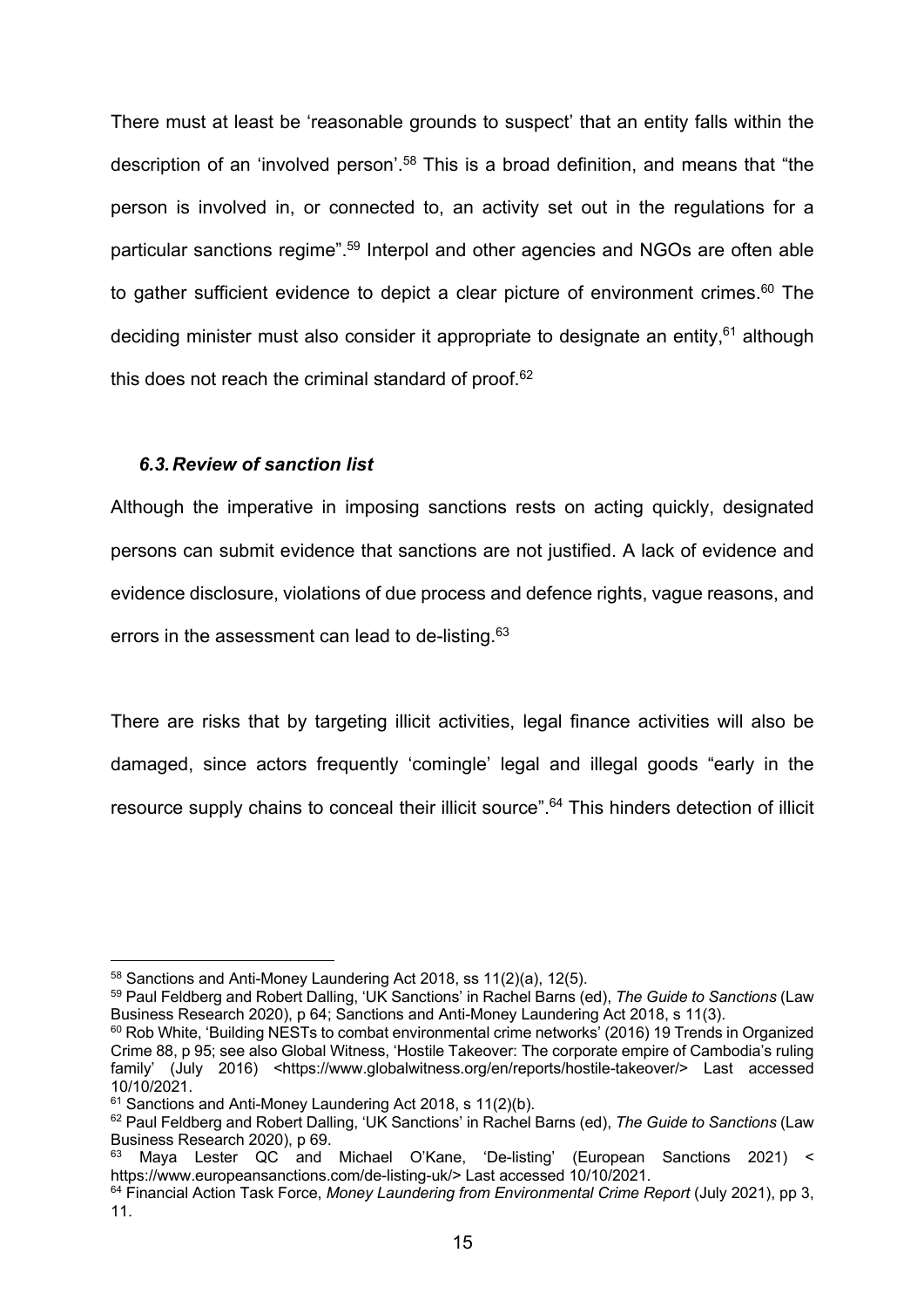financial flows. However, the war on terror has provided stricter controls in money transfers, which may mitigate this danger. 65

Designations under the *Sanctions and Anti-Money Laundering Act 2018* can be challenged through administrative and judicial review. To act for a sanctioned entity, legal representatives must have a license from the UK OFSI. The government provides freely available information and guidelines in how to seek revocation of a designation.<sup>66</sup> Time limits to bring a challenge apply. There may be claims for damages for a wrongful sanction designation.<sup>67</sup> The government is also required to periodically review all sanctions regulations.<sup>68</sup>

### 7. Conclusion

The proposal of reforming the *Sanctions and Anti-Money Laundering Act 2018* only requires the simple addition of another discretionary purpose for imposing sanctions. The rationale for imposing sanctions on transboundary environmental crimes is disruption, prevention, and deterrence of conduct causing immediate, critical, and *avoidable* global harm.

Imposing financial sanctions on individuals suspected of committing transboundary environmental crimes is desirable, because—due to their connections to money-

<sup>65</sup> Gavin Hayman and Duncan Brack, 'International Environmental Crime: The Nature and Control of Environmental Black Markets' (Workshop Report, Royal Institute of International Affairs, 2002), p 29. <sup>66</sup> Foreign, Commonwealth & Development Office, 'How to request variation or revocation of a sanctions designation or review of a UN listing' (Guidance, Updated 8 July 2021) < https://www.gov.uk/government/publications/making-a-sanctions-challenge-how-to-seek-variation-orrevocation-of-a-sanctions-designation/making-a-sanctions-challenge-how-to-seek-a-variation-orrevocation-of-a-sanctions-designation> Last accessed 10/10/2021.

<sup>&</sup>lt;sup>67</sup> Maya Lester QC and Michael O'Kane, 'De-listing' (European Sanctions 2021) < https://www.europeansanctions.com/de-listing-uk/> Last accessed 10/10/2021.

<sup>&</sup>lt;sup>68</sup> Sanctions and Anti-Money Laundering Act 2018, s 24.